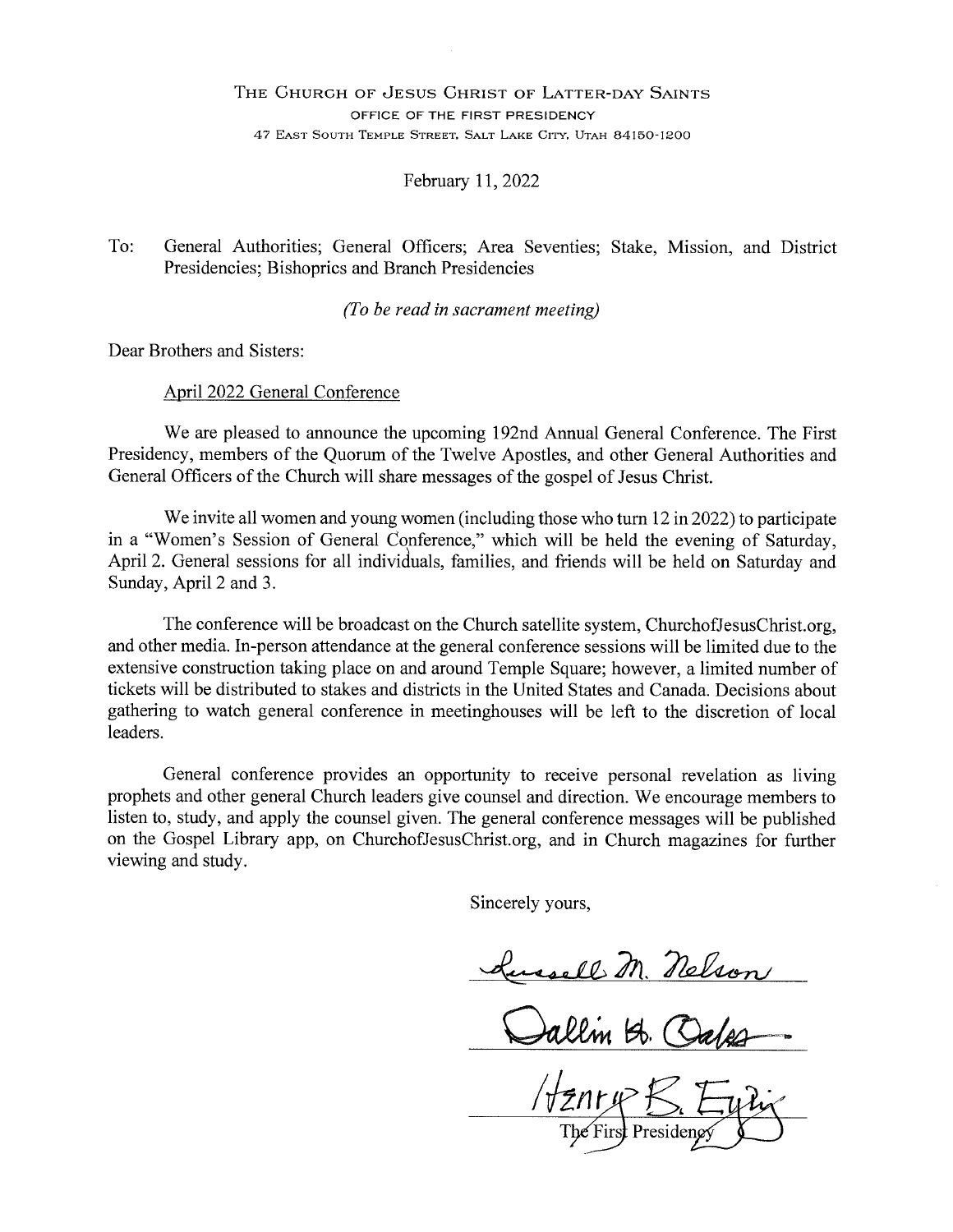April 2 and 3, 2022



## **General Information**

### *Viewing Times*

Please determine the viewing dates and times that best serve the members in your area. All conference sessions and *The World Report of The Church of Jesus Christ of Latter-day Saints* may be recorded and then viewed at a later time. Follow local pandemic guidelines for all gatherings.

*Note:* Broadcast dates, times, and languages are subject to change. See events.ChurchofJesusChrist.org for updates in English. For updates in other languages, contact the assigned administrative office.

## *Information for the Stake Technology Specialist*

For instructions on preparing for a satellite broadcast or calling for technical assistance, refer to *Satellite Equipment Information for the Stake Technology Specialist*. This document should be located near the satellite receiver.

For technical information about satellite, internet, or other equipment used to receive Church broadcasts in a meetinghouse, go to mhtech.ChurchofJesusChrist.org. If your language is not available on this website, the assigned administrative office can provide assistance.

*Note:* If you read and write English, please complete the Broadcast Postevent Survey at the conclusion of each session (the survey is currently available only in English). To access the survey, go to mhtech.ChurchofJesusChrist.org and search for **broadcast survey**.

# *Closed-Captioning*

Closed-captioning for the hard of hearing is available on the Church satellite system in many areas. Where available, it is provided in English on closed-caption channel 1 (CC1), in Portuguese (Brazil) on closed-caption channel 4 (CC4), and in Spanish on closed-caption channel 3 (CC3). If closedcaptioning is available in your area, please set up a television monitor for those who need this service. For technical assistance, follow the instructions in *Satellite Equipment Information for the Stake Technology Specialist*.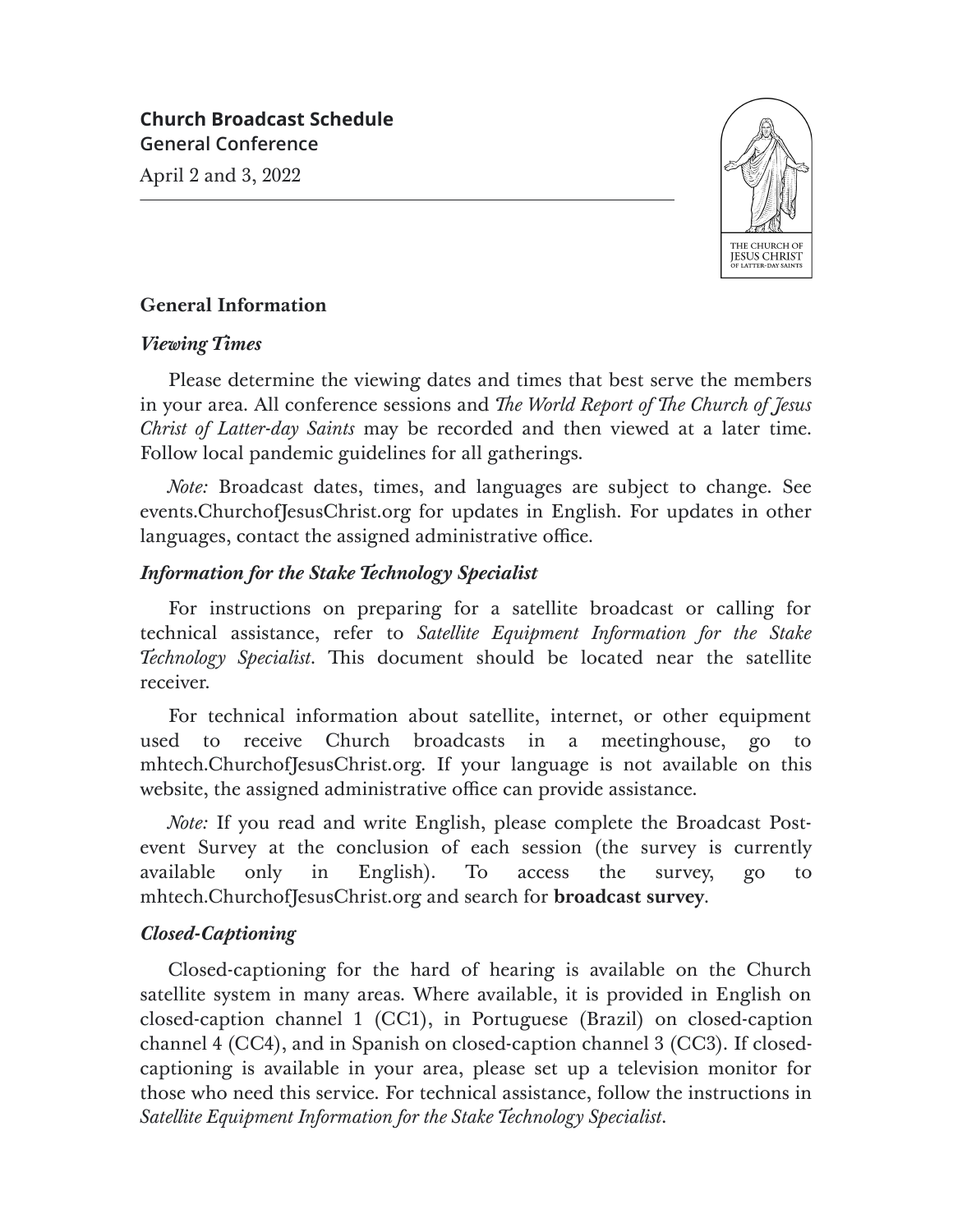Closed-captioning in English, Portuguese (Brazil), and Spanish is also available on the internet for electronic devices that support it.

## *Video Reproduction*

**Important:** Recording or reproduction, in any form, of *Music & the Spoken Word* and the video programs identified as "other Church programming" is prohibited.

Video reproduction of the conference sessions and *The World Report of The Church of Jesus Christ of Latter-day Saints* is authorized for Church use only. You may make a copy for each resource center. If you do, put the applicable copyright notice on the label of each video recording:

General Conference, April 2022

© 2022 by Intellectual Reserve, Inc.

All rights reserved.

The World Report of The Church of Jesus Christ of Latter-day Saints, April 2022

© 2022 by Intellectual Reserve, Inc.

All rights reserved.

The conference sessions will also be archived on conference.ChurchofJesusChrist.org and in the Gospel Library app.

## *Program Lengths*

All general conference sessions: 2 hours

*The World Report of The Church of Jesus Christ of Latter-day Saints (The World Report)*: 1 hour

*Music & the Spoken Word*: 30 minutes

Other Church programming: 1 hour

## **Church Satellite System**

### *Worldwide Satellite Broadcasts*

Live broadcasts and rebroadcasts of conference sessions and *Music & the Spoken Word* are available on the Church satellite system as indicated below. *e World Report* and other Church programming are also available on the satellite system.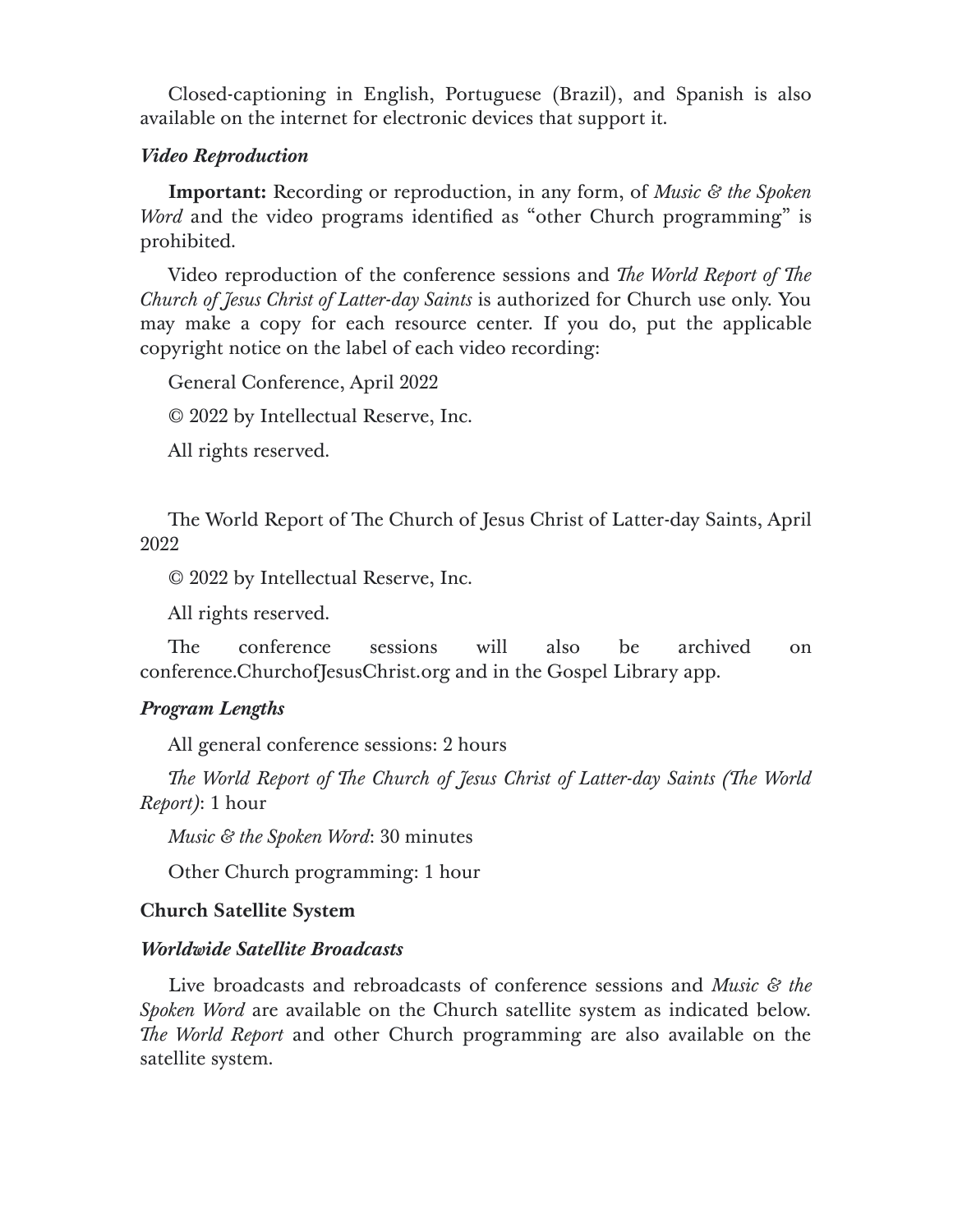*Note:* Program start times are listed in mountain daylight time (MDT) and coordinated universal time (UTC). MDT is the time in Salt Lake City, Utah. UTC is the international time standard. You will need to calculate viewing times for your area based on MDT or UTC.

- Saturday morning session (live broadcast)
- **MDT:** Saturday, April 2, 2022, at 10:00 a.m.
- **UTC:** Saturday, April 2, 2022, at 1600
- *e World Report*
- **MDT:** Saturday, April 2, 2022, at 12:00 noon
- **UTC:** Saturday, April 2, 2022, at 1800
- Other Church programming
- **MDT:** Saturday, April 2, 2022, at 1:00 p.m.
- **UTC:** Saturday, April 2, 2022, at 1900
- Saturday afternoon session (live broadcast)
- **MDT:** Saturday, April 2, 2022, at 2:00 p.m.
- **UTC:** Saturday, April 2, 2022, at 2000
- The World Report (rebroadcast)
- **MDT:** Saturday, April 2, 2022, at 4:00 p.m.
- **UTC:** Saturday, April 2, 2022, at 2200
- Other Church programming
- **MDT:** Saturday, April 2, 2022, at 5:00 p.m.
- **UTC:** Saturday, April 2, 2022, at 2300
- Women's Session (live broadcast)
- **MDT:** Saturday, April 2, 2022, at 6:00 p.m.
- **UTC:** Sunday, April 3, 2022, at 0000
- Saturday morning session (rebroadcast)
- **MDT:** Saturday, April 2, 2022, at 9:00 p.m.
- **UTC:** Sunday, April 3, 2022, at 0300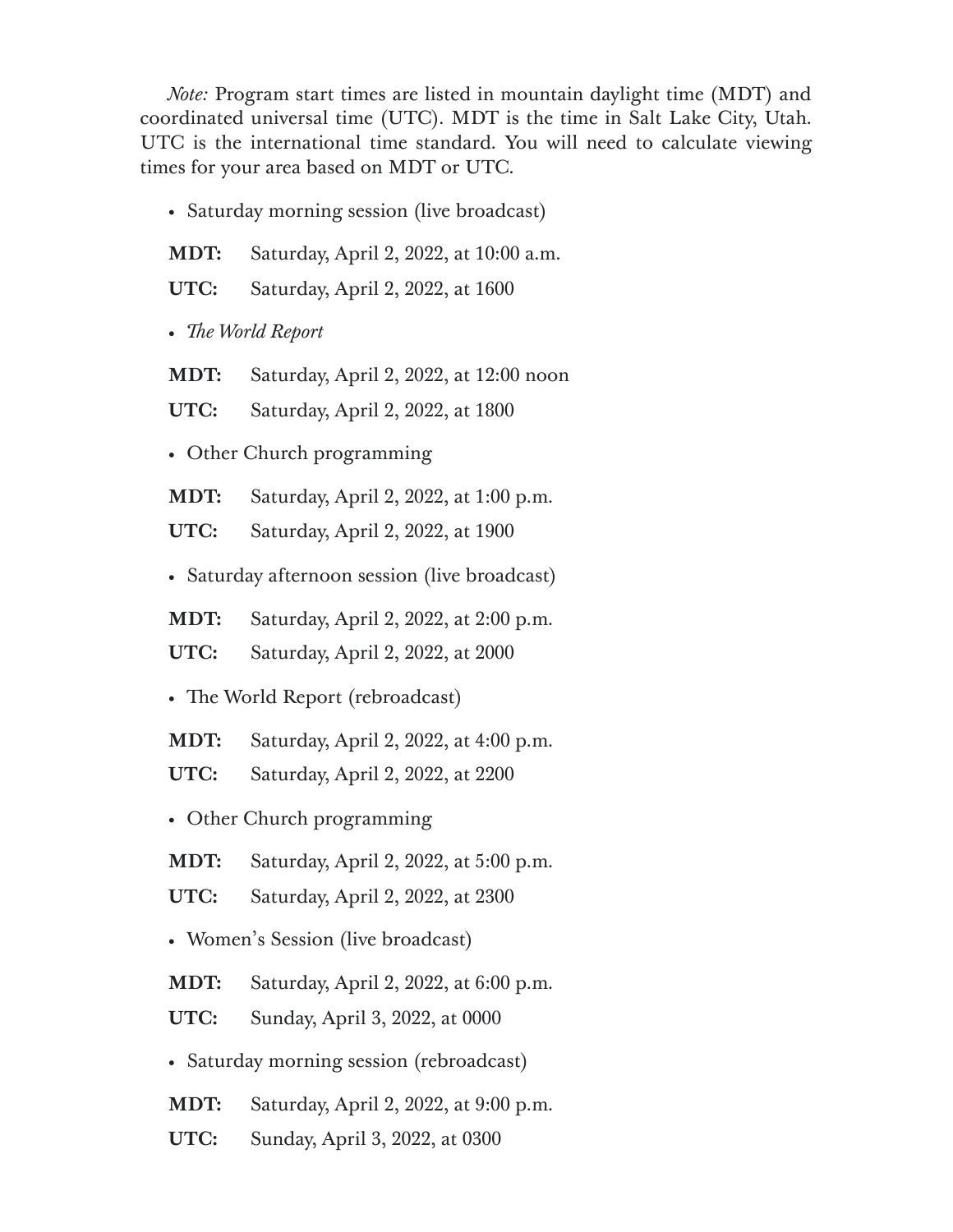• Saturday afternoon session (rebroadcast)

**MDT:** Saturday–Sunday, April 2–3, 2022, at 12:00 midnight

- **UTC:** Sunday, April 3, 2022, at 0600
- Women's Session (rebroadcast)
- **MDT:** Sunday, April 3, 2022, at 3:00 a.m.
- **UTC:** Sunday, April 3, 2022, at 0900
- Saturday afternoon session (rebroadcast)
- **MDT:** Sunday, April 3, 2022, at 6:00 a.m.
- **UTC:** Sunday, April 3, 2022, at 1200
- *e World Report* (rebroadcast)
- **MDT:** Sunday, April 3, 2022, at 8:00 a.m.
- **UTC:** Sunday, April 3, 2022, at 1400
- *Music & the Spoken Word* (live broadcast)
- **MDT:** Sunday, April 3, 2022, at 9:30 a.m.
- **UTC:** Sunday, April 3, 2022, at 1530
- Sunday morning session (live broadcast)
- **MDT:** Sunday, April 3, 2022, at 10:00 a.m.
- **UTC:** Sunday, April 3, 2022, at 1600
- *e World Report* (rebroadcast)
- **MDT:** Sunday, April 3, 2022, at 12:00 noon
- **UTC:** Sunday, April 3, 2022, at 1800
- Other Church programming
- **MDT:** Sunday, April 3, 2022, at 1:00 p.m.
- **UTC:** Sunday, April 3, 2022, at 1900
- Sunday afternoon session (live broadcast)
- **MDT:** Sunday, April 3, 2022, at 2:00 p.m.
- **UTC:** Sunday, April 3, 2022, at 2000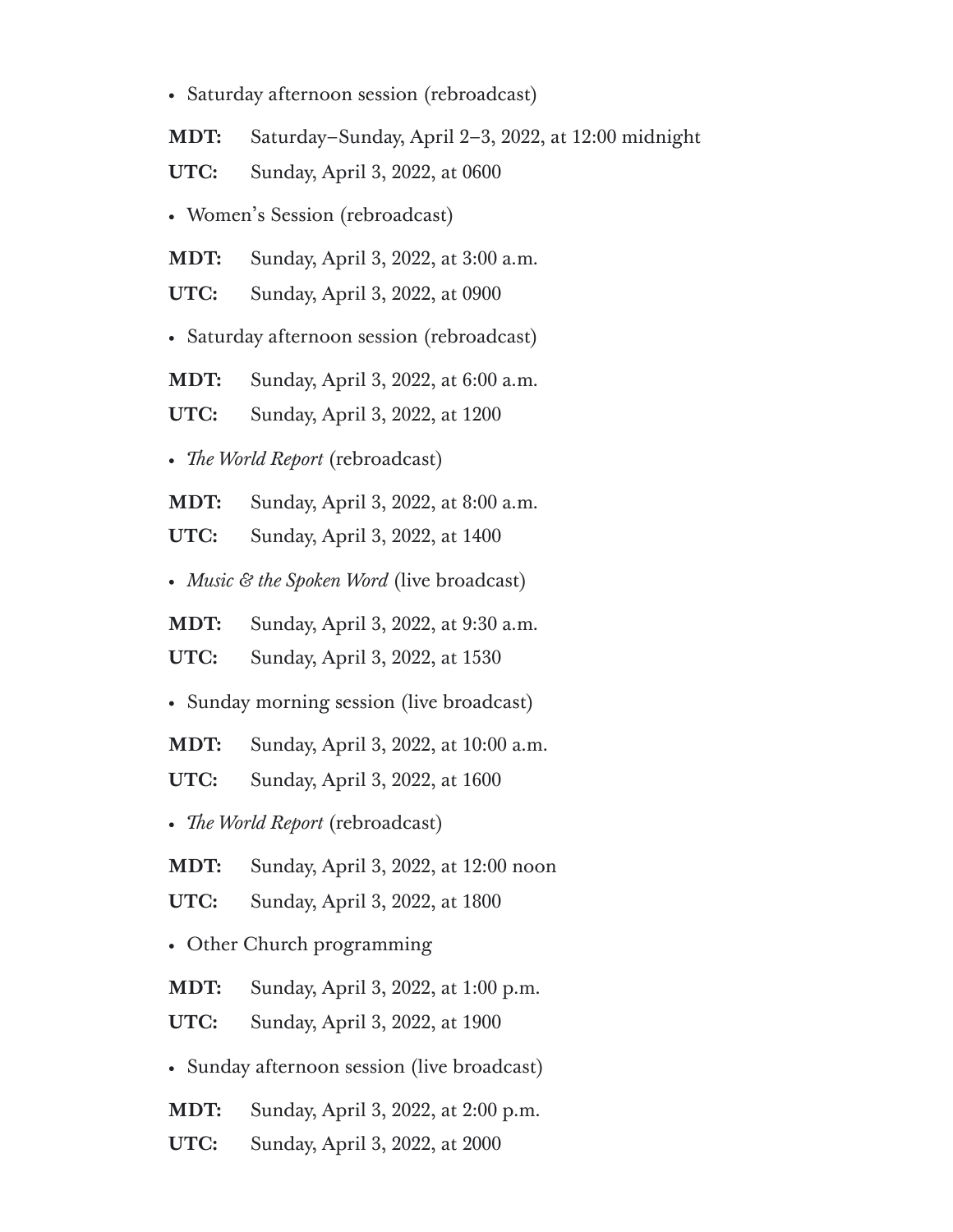# *Additional Satellite Broadcasts for Africa*

| · Saturday morning session (rebroadcast)   |                                             |
|--------------------------------------------|---------------------------------------------|
| <b>MDT:</b>                                | Saturday, April 9, 2022, at 1:00 a.m.       |
| UTC:                                       | Saturday, April 9, 2022, at 0700            |
| · Saturday afternoon session (rebroadcast) |                                             |
| MDT:                                       | Saturday, April 9, 2022, at 4:00 a.m.       |
| UTC:                                       | Saturday, April 9, 2022, at 1000            |
| · Sunday afternoon session (rebroadcast)   |                                             |
| <b>MDT:</b>                                | Saturday, April 9, 2022, at 10:00 a.m.      |
| UTC:                                       | Saturday, April 9, 2022, at 100             |
| · Sunday morning session (rebroadcast)     |                                             |
| MDT:                                       | Sunday, April 10, 2022, at 1:00 a.m.        |
| UTC:                                       | Sunday, April 10, 2022, at 0700             |
| · Sunday afternoon session (rebroadcast)   |                                             |
| <b>MDT:</b>                                | Sunday, April 10, 2022, at 4:00 a.m.        |
| UTC:                                       | Sunday, April 10, 2022, at 1000             |
| · Women's session (rebroadcast)            |                                             |
| MDT:                                       | Sunday, April 10, 2022, at 6:00 a.m.        |
|                                            | <b>UTC:</b> Sunday, April 10, 2022, at 1200 |
| • Women's session (rebroadcast)            |                                             |
| MDT:                                       | Sunday, April 10, 2022, at 10:00 a.m.       |
| UTC:                                       | Sunday, April 10, 2022, at 1600             |

## *Additional Satellite Broadcasts for Asia*

- Women's Session (rebroadcast)
- **MDT:** Friday, April 8, 2022, at 6:00 p.m.
- **UTC:** Saturday, April 9, 2022, at 0000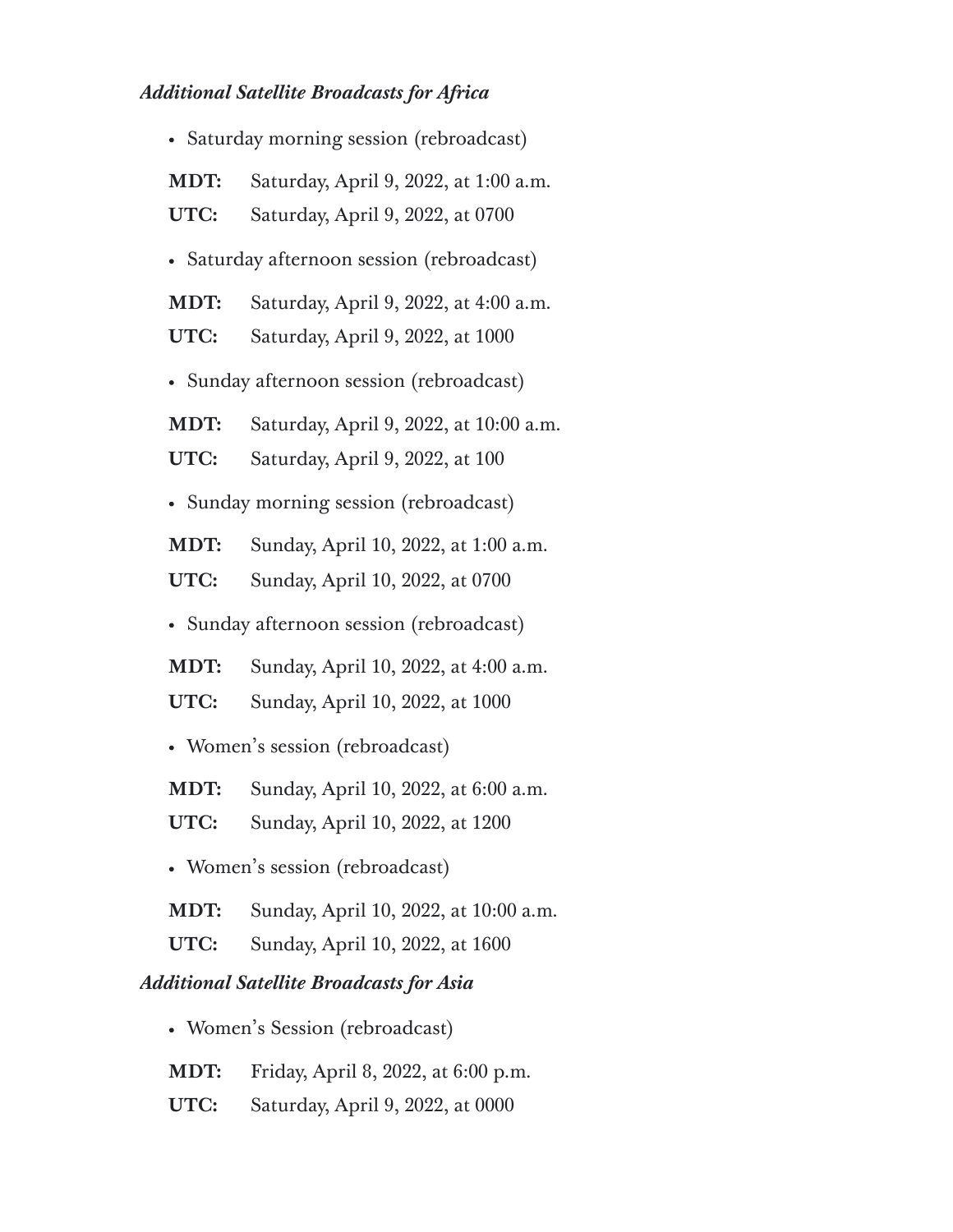• Saturday morning session (rebroadcast)

**MDT:** Friday, April 8, 2022, at 9:00 p.m.

- **UTC:** Saturday, April 9, 2022, at 0300
- *e World Report* (rebroadcast)
- **MDT:** Friday, April 8, 2022, at 11:00 p.m.
- **UTC:** Saturday, April 9, 2022, at 0500
- Saturday afternoon session (rebroadcast)
- **MDT:** Friday–Saturday, April 8–9, 2022, at 12:00 midnight
- **UTC:** Saturday, April 9, 2022, at 0600
- Women's session (rebroadcast)
- **MDT:** Saturday, April 9, 2022, at 3:00 a.m.
- **UTC:** Saturday, April 10, 2022, at 0900
- Sunday morning session (rebroadcast)
- **MDT:** Saturday, April 9, 2022, at 7:00 p.m.
- **UTC:** Sunday, April 10, 2022, at 0100
- *Music & the Spoken Word* (rebroadcast)
- **MDT:** Saturday, April 9, 2022, at 9:00 p.m.
- **UTC:** Sunday, April 10, 2022, at 0300
- Sunday afternoon session (rebroadcast)
- **MDT:** Saturday, April 9, 2022, at 10:00 p.m.
- **UTC:** Sunday, April 10, 2022, at 0400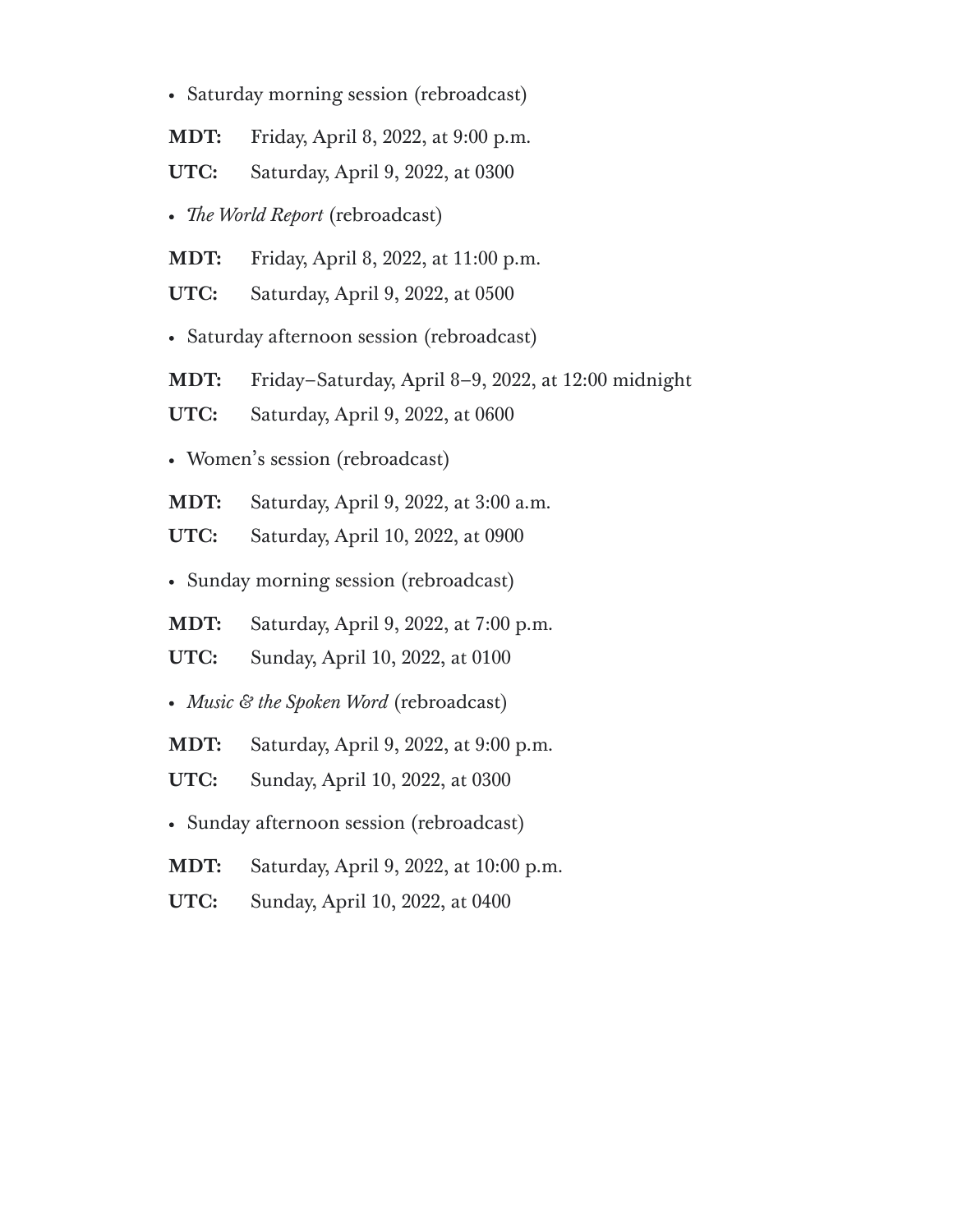## *Languages Available on the Church Satellite System for All Conference Sessions*

American Sign Language, Arabic, Aymara, Cambodian, Cantonese, Cebuano, Chuukese, Dutch, English (closed captioned), Farsi (Persian), Fijian, French, German, Guarani, Haitian, Hindi (India), Hmong, Indonesian, Japanese, Kekchi, Korean, Kuna, Laotian, Malagasy, Mandarin, Marshallese, Mongolian, Navajo, Papiamento, Pohnpeian, Portuguese (Brazil, closed captioned), Portuguese (Portugal), Quiche, Romanian, Russian, Samoan, Spanish (closed captioned), Swahili, Tagalog, Tahitian, Tamil, Thai, Tongan, Vietnamese.

*Note:* American Sign Language (ASL) broadcasts focus on the signer, and the speakers from the meeting are displayed in a small window on the screen. English audio is broadcast along with ASL.

On the Church satellite system, ASL is available only in the United States and Canada. If you need to start receiving ASL by satellite, please contact your facilities management group at least two weeks before the broadcast; additional equipment may be required.

#### *Languages Available on the Church Satellite System for The World Report*

Cantonese, English (closed captioned), French, German, Italian, Japanese, Korean, Mandarin, Portuguese (Brazil, closed captioned), Russian, Spanish (closed captioned).

### *Languages Available on the Church Satellite System for Selected Conference Sessions as Indicated*

Amharic: Women's session, Sunday morning, and Sunday afternoon

Apache: Sunday morning and Sunday afternoon

Hiligaynon: Saturday morning, Saturday afternoon, and women's session

### *Language Available on the Church Satellite System for Other Church Programming*

English

#### **Livestreaming**

e conference sessions and *Music & the Spoken Word* are livestreamed on ChurchofJesusChrist.org and the Latter-day Saints Channel. *The World Report* and other Church programming are also streamed as indicated below.

• Saturday morning session

**MDT:** Saturday, April 2, 2022, at 10:00 a.m.

**UTC:** Saturday, April 2, 2022, at 1600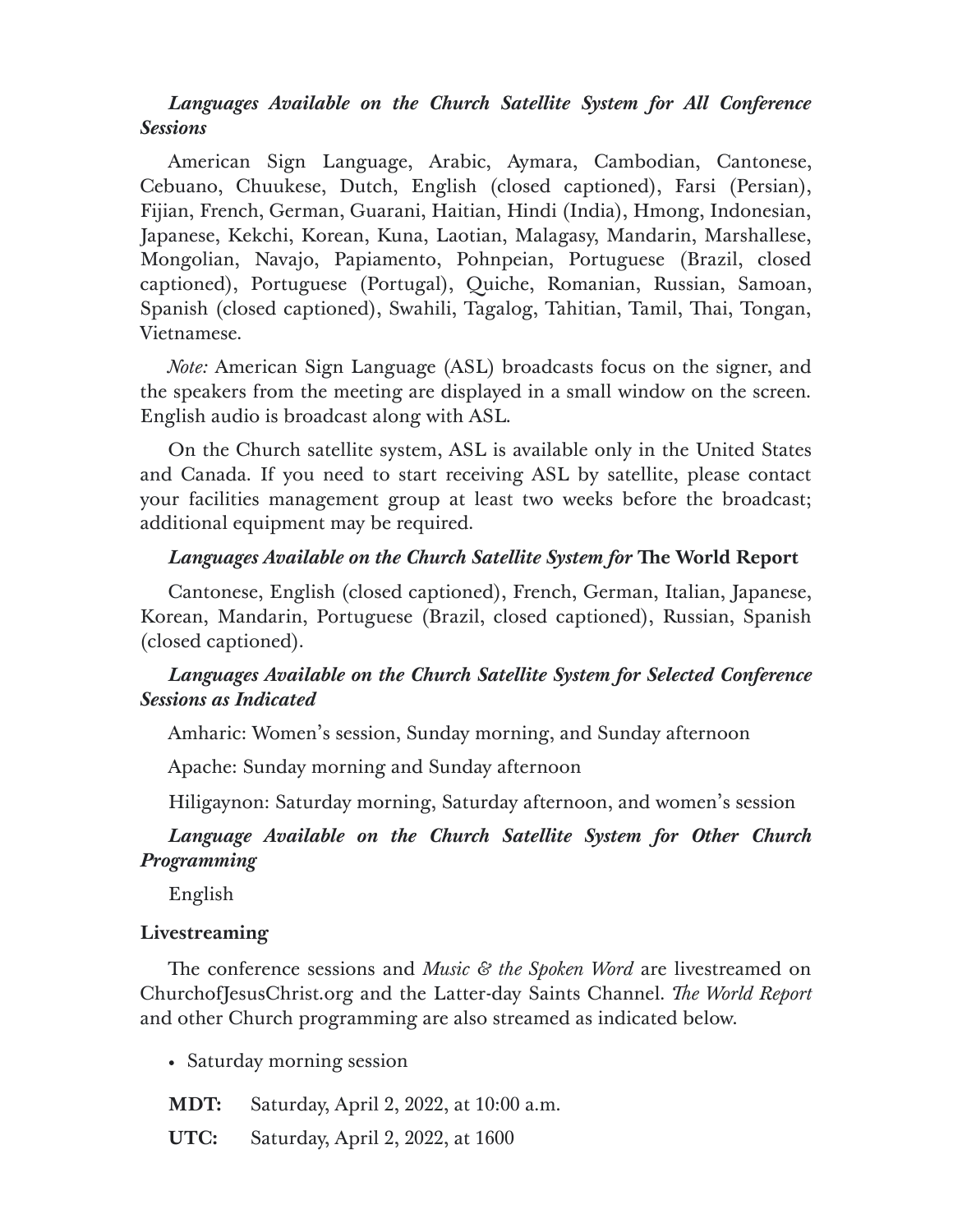- *e World Report*
- **MDT:** Saturday, April 2, 2022, at 12:00 noon
- **UTC:** Saturday, April 2, 2022, at 1800
- Other Church programming
- **MDT:** Saturday, April 2, 2022, at 1:00 p.m.
- **UTC:** Saturday, April 2, 2022, at 1900
- Saturday afternoon session
- **MDT:** Saturday, April 2, 2022, at 2:00 p.m.
- **UTC:** Saturday, April 2, 2022, at 2000
- *e World Report* (rebroadcast)
- **MDT:** Saturday, April 2, 2022, at 4:00 p.m.
- **UTC:** Saturday, April 2, 2022, at 2200
- Other Church programming
- **MDT:** Saturday, April 2, 2022, at 5:00 p.m.
- **UTC:** Saturday, April 2, 2022, at 2300
- Women's session
- **MDT:** Saturday, April 3, 2022, at 6:00 p.m.
- **UTC:** Sunday, April 4, 2022, at 0000
- *Music & the Spoken Word*
- **MDT:** Sunday, April 3, 2022, at 9:30 a.m.
- **UTC:** Sunday, April 3, 2022, at 1530
- Sunday morning session
- **MDT:** Sunday, April 3, 2022, at 10:00 a.m.
- **UTC:** Sunday, April 3, 2022, at 1600
- *e World Report* (rebroadcast)
- **MDT:** Sunday, April 3, 2022, at 12:00 noon
- **UTC:** Sunday, April 3, 2022, at 1800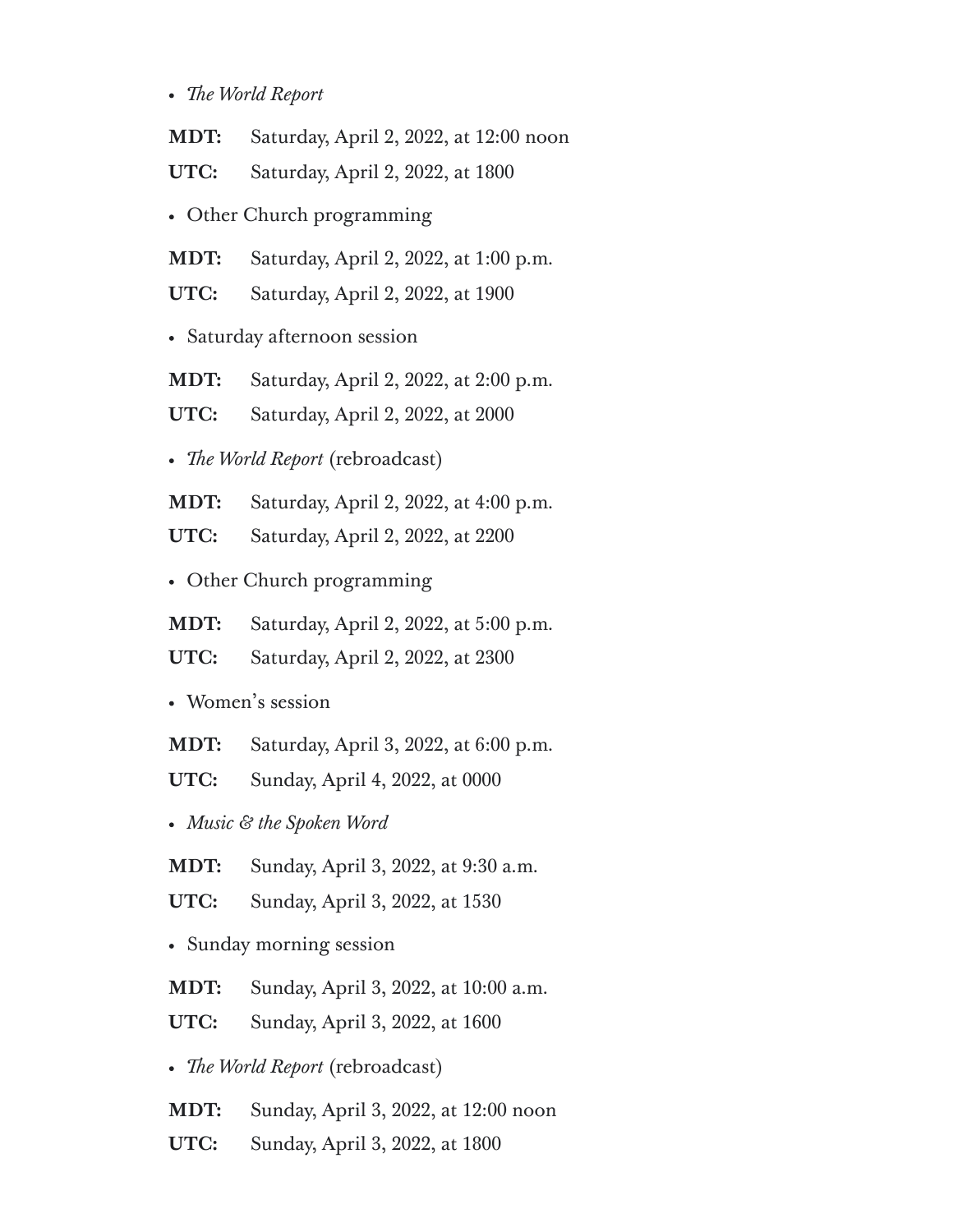Other Church programming

**MDT:** Sunday, April 3, 2022, at 1:00 p.m.

**UTC:** Sunday, April 3, 2022, at 1900

Sunday afternoon session

**MDT:** Sunday, April 3, 2022, at 2:00 p.m.

**UTC:** Sunday, April 3, 2022, at 2000

### *Languages Available Live on ChurchofJesusChrist.org*

Albanian, American Sign Language, Arabic, Armenian, Aymara, Cambodian, Cantonese, Cebuano, Chuukese, Croatian, Czech, Danish, Dutch, English (closed captioned), Estonian, Farsi (Persian), Fijian, Finnish, French, German, Greek, Guarani, Haitian, Hindi (India), Hmong, Hungarian, Indonesian, Italian, Japanese, Kekchi, Korean, Kosraean, Kuna, Laotian, Latvian, Malagasy, Malay, Mandarin, Marshallese, Mongolian, Navajo, Norwegian, Palauan, Papiamento, Pohnpeian, Polish, Portuguese (Brazil, closed captioned), Portuguese (Portugal), Quiche, Romanian, Russian, Samoan, Serbian, Sinhala, Spanish (closed captioned), Swahili, Swedish, Tagalog, Tahitian, Tamil, Telugu, Thai, Tongan, Ukrainian, Urdu, Vietnamese, Yapese.

## *Languages Available Live on ChurchofJesusChrist.org for Selected Conference Sessions as Indicated*

Amharic: Women's session, Sunday morning, and Sunday afternoon

Apache: Sunday morning and Sunday afternoon

Burmese: Sunday afternoon

Hiligaynon: Saturday morning, Saturday afternoon, and women's session

Hindi (Fiji): Saturday morning, Saturday afternoon, and women's session

Ilokano: Saturday morning, Saturday afternoon, and women's session

Lingala: Women's session, Sunday morning and Sunday afternoon

Nepali: Sunday afternoon

Slovak: Saturday morning, Saturday afternoon, and women's session

Turkish: Women's session and Sunday morning

## *Languages Available Live on YouTube and the Gospel Library App*

American Sign Language, Cantonese, English (closed captioned), French, German, Italian, Japanese, Korean, Mandarin, Portuguese (Brazil, closed captioned), Russian, Spanish (closed captioned).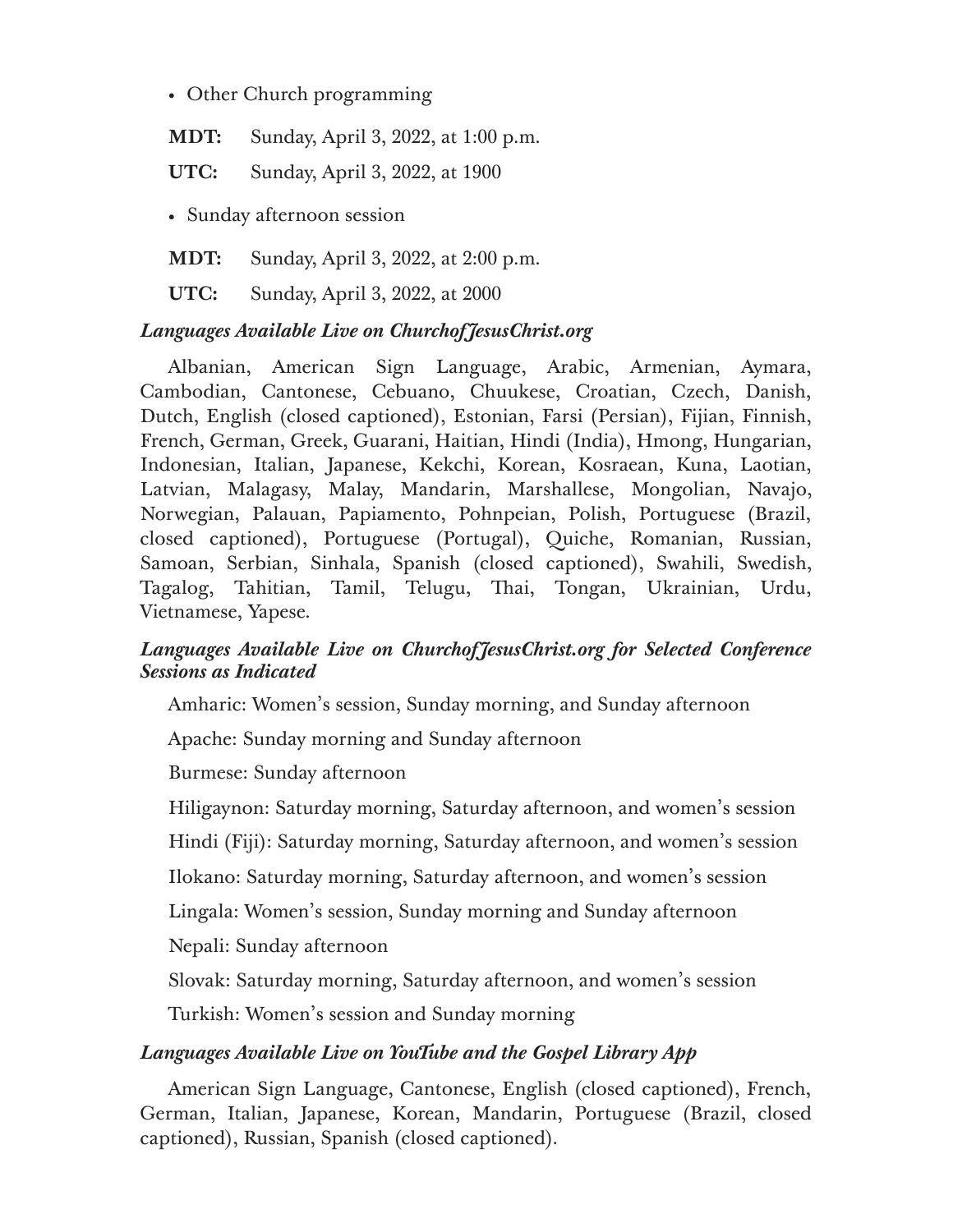*Note:* All product or company names and devices, logos, icons, graphics, or designs referenced in this document are the trademarks of their respective owners and are exhibited only in such a manner as is intended to be for the benefit of such trademark owners. The presence or absence of the names of products, services, companies, organizations, home pages, or websites in this document does not imply any sponsorship, endorsement, or nonendorsement thereof by The Church of Jesus Christ of Latter-day Saints.

### *Languages Available Live on the Latter-day Saints Channel for Roku*

American Sign Language, Cantonese, English (closed captioned), French, German, Italian, Japanese, Korean, Mandarin, Portuguese (Brazil, closed captioned), Russian, Spanish (closed captioned).

## *Languages Available Live on the Latter-day Saints Channel App for Android and iOS Devices and the Latter-day Saints Channel for Apple TV, Android TV, and Amazon Fire TV*

American Sign Language, Cantonese, English (closed captioned), French, German, Italian, Japanese, Korean, Mandarin, Portuguese (Brazil, closed captioned), Russian, Samoan, Spanish (closed captioned), Tagalog, Tongan.

### **Video on Demand and Audio Files**

Recordings of the conference sessions will be archived for on-demand viewing and listening to conference.ChurchofJesusChrist.org and the Gospel Library app. For most languages, video and audio-only recordings will be available within three days of the broadcast. Text files for most languages will be available within two weeks of the broadcast.

### *Languages Available for All Conference Sessions*

Albanian, American Sign Language, Arabic, Armenian, Aymara, Bislama, Bulgarian, Cambodian, Cantonese, Cebuano, Chuukese, Croatian, Czech, Danish, Dutch, English (closed captioned), Estonian, Fante, Farsi (Persian), Fijian, Finnish, French, German, Greek, Guarani, Haitian, Hindi (India), Hmong, Hungarian, Icelandic, Indonesian, Italian, Japanese, Kekchi, Korean, Kosraean, Kuna, Laotian, Latvian, Lithuanian, Malagasy, Malay, Mandarin, Marshallese, Mongolian, Navajo, Norwegian, Palauan, Papiamento, Pohnpeian, Polish, Portuguese (Brazil, closed captioned), Portuguese (Portugal), Quiche, Romanian, Russian, Samoan, Serbian, Sinhala, Spanish (closed captioned), Swahili, Swedish, Tagalog, Tahitian, Tamil, Telugu, Thai, Tongan, Ukrainian, Urdu, Vietnamese, Yapese, Yoruba.

### *Languages Available for Selected Conference Sessions as Indicated*

Amharic: Women's session, Sunday morning, and Sunday afternoon

Apache: Sunday morning and Sunday afternoon